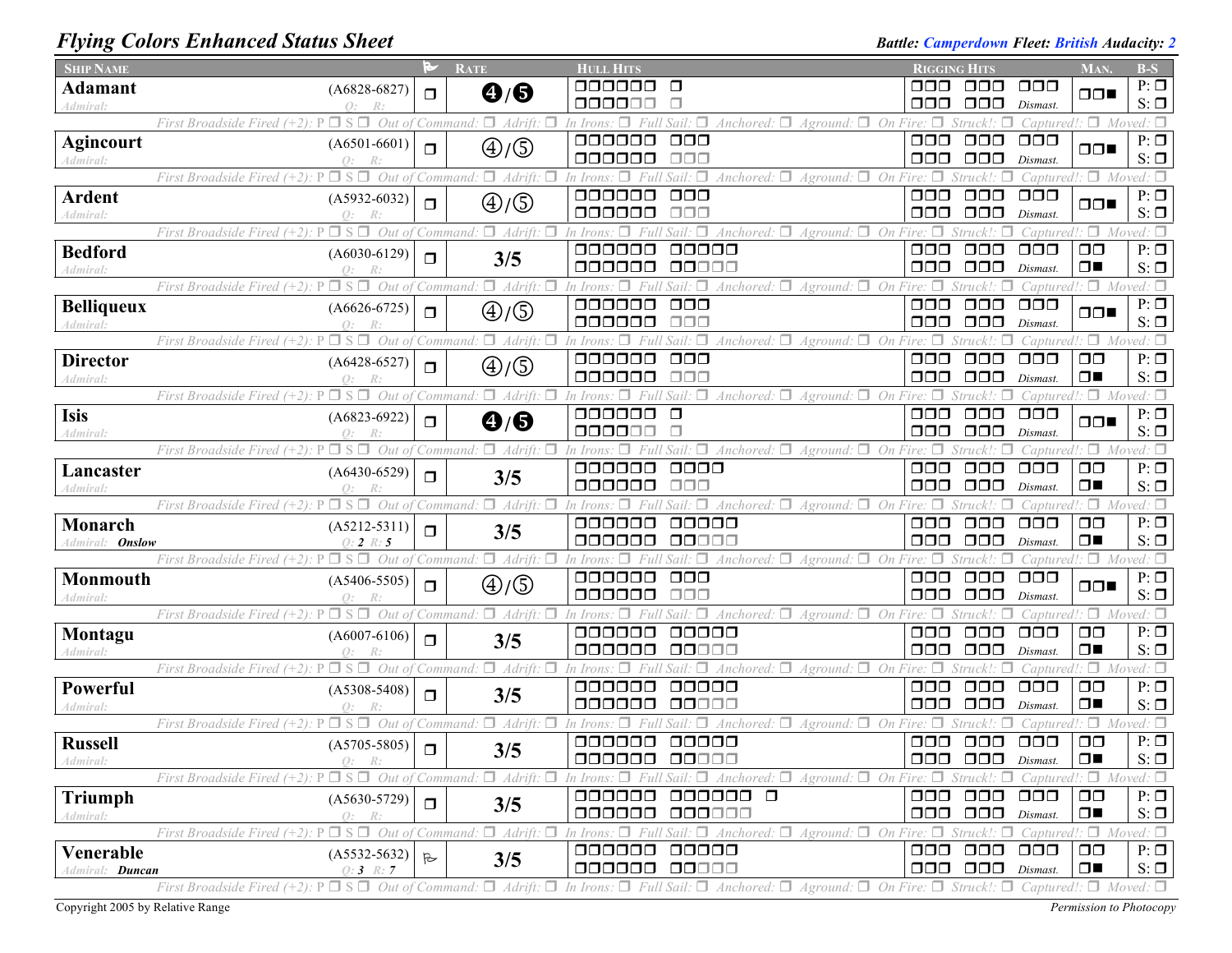## *Flying Colors Enhanced Status Sheet Battle: Camperdown Fleet: British Audacity: 2**Battle: Camperdown Fleet: British Audacity: 2*

| <b>SHIP NAME</b> |                     | "RATE | TIM.<br>HTOTA I                | RIGGING<br>H ITTS                        |                      | VIAN   |                                       |
|------------------|---------------------|-------|--------------------------------|------------------------------------------|----------------------|--------|---------------------------------------|
| Veteran          | $(A6103-6203)$<br>– | D/D   | $\Box$ $\Box$<br>100000<br>∟רי | $\Box$ $\Box$<br>000<br>$\Box \Box \Box$ | $\Box$ $\Box$ $\Box$ | $\Box$ | $P: \Box$<br>$\overline{\phantom{0}}$ |
| лити и.          |                     |       | 0000                           | 000                                      | Dismast.             |        | $S: \square$<br>____                  |

First Broadside Fired  $(+2)$ :  $P \Box S \Box$  Out of Command:  $\Box$  Adrift:  $\Box$  In Irons:  $\Box$  Full Sail:  $\Box$  Anchored:  $\Box$  Aground:  $\Box$  On Fire:  $\Box$  Struck!:  $\Box$  Captured!:  $\Box$  Moved:  $\Box$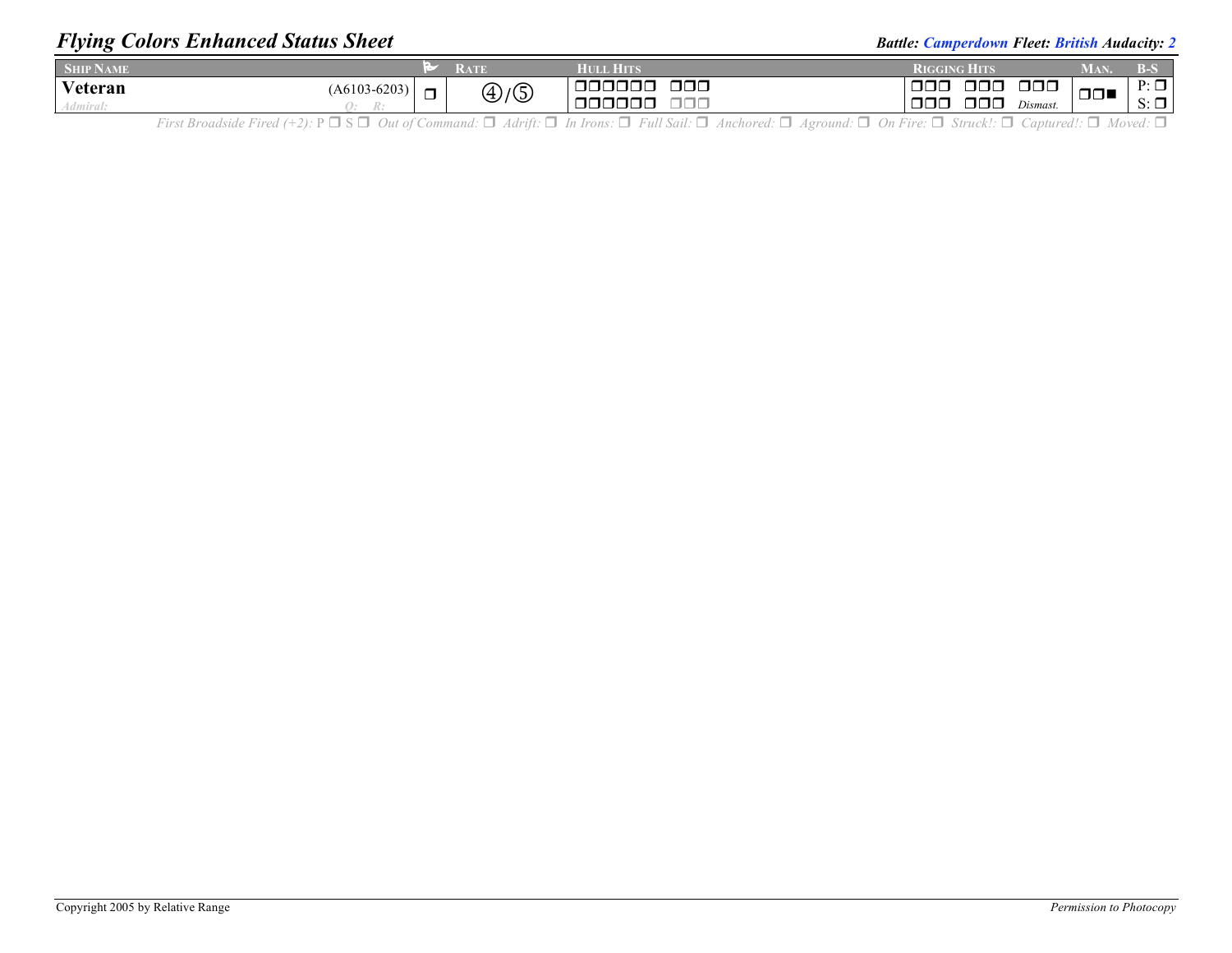## *Flying Colors Enhanced Status Sheet Battle: Camperdown Fleet: Dutch Audacity: 0*

| <b>SHIP NAME</b>               |                                                                          | ಲ            | <b>RATE</b>                                           | <b>HULL HITS</b>                                                                                                                                                                                                      | <b>RIGGING HITS</b> |                                         |                           | <b>MAN</b>                                       | $B-S$                      |
|--------------------------------|--------------------------------------------------------------------------|--------------|-------------------------------------------------------|-----------------------------------------------------------------------------------------------------------------------------------------------------------------------------------------------------------------------|---------------------|-----------------------------------------|---------------------------|--------------------------------------------------|----------------------------|
| <b>Alkmaar</b>                 | $(A4505-4504)$                                                           | $\Box$       | 4/5                                                   | 000000<br>$\Box$                                                                                                                                                                                                      | 8888                | 000                                     | $\Box$ $\Box$ $\Box$      | $\Box$                                           | $P: \Box$                  |
| Admiral:                       | R:                                                                       |              |                                                       | 000000                                                                                                                                                                                                                | 000                 | 000                                     | Dismast.                  |                                                  | $S: \Box$                  |
|                                | Out of<br>First Broadside Fired                                          |              | Adrift.<br>'Command                                   | $\forall$ Anchored: $\Box$<br>On<br>Aground:                                                                                                                                                                          |                     |                                         | Captured!.                | $\Box$ Moved: $\Box$                             |                            |
| <b>Batavier</b>                | $(A4526 - 4525)$                                                         | $\Box$       | 4/5                                                   | 000000<br>$\Box$<br>000000<br>$\Box$                                                                                                                                                                                  | ooo<br>000          | $\Box \Box \Box$<br>$\Box$ $\Box$       | $\Box$ $\Box$<br>Dismast. | $\Box$                                           | $P: \Box$<br>$S: \Box$     |
| Admiral:                       | Q:<br>$\Box$ S $\Box$ Out of Command:<br>First Broadside Fired $(+2)$ :  |              | $\Box$ Adrift:                                        | Anchored: $\Box$ Aground: $\Box$ On Fire:<br>In Irons: $\Box$<br>Full Sail.                                                                                                                                           | $\Box$              | $Struck!$ : $\Box$                      |                           | Captured!: $\Box$ Moved: $\Box$                  |                            |
| <b>Beschermer</b>              | $(B4513 - 4512)$                                                         |              |                                                       | 000000<br>$\Box$                                                                                                                                                                                                      | 000                 | $\Box$ $\Box$                           | $\Box$ $\Box$             |                                                  | $P: \Box$                  |
| Admiral:                       | Q:                                                                       | $\Box$       | 4/5                                                   | 000000<br>$\Box$                                                                                                                                                                                                      | 000                 | $\Box$ $\Box$                           | Dismast.                  | $\Box$                                           | $S: \Box$                  |
|                                | $\Box$ S $\Box$<br>Out of<br>First Broadside Fired                       |              | $\Box$ Adrift<br>Command                              | Anchored: $\Box$<br>A ground                                                                                                                                                                                          |                     |                                         | Capturec                  | п.                                               | Moved: $\Box$              |
| <b>Brutus</b>                  | $(A4523 - 4522)$                                                         | $\Box$       | ③/⑤                                                   | ooooo<br>00000                                                                                                                                                                                                        | 000                 | $\Box$ $\Box$                           | $\Box$ $\Box$ $\Box$      | $\Box$ $\Box$                                    | $P: \Box$                  |
| Admiral: <b>Bloys</b>          | $Q: I \; R: 5$                                                           |              |                                                       | 000000<br>0000                                                                                                                                                                                                        | 000                 | $\Box \Box \Box$                        | Dismast.                  | $\Box$                                           | $S: \Box$                  |
|                                | Out of<br>П<br>-S<br>First Broadside Fired                               |              | Command                                               | On<br>Anchored:<br>Aground.                                                                                                                                                                                           |                     |                                         | Captured                  | ۰П                                               | Moved: $\Box$              |
| <b>Cerberus</b>                | $(A4514-4513)$                                                           | $\Box$       | $\mathbf{6}/\mathbf{6}$                               | 000000<br>OOO<br>$\Box \Box \Box$                                                                                                                                                                                     | 000                 | $\Box \Box \Box$                        | $\Box$ $\Box$ $\Box$      | $\Box \Box$                                      | $P: \Box$                  |
| 4dmiral:                       | $\Omega$ :<br>$\Box$ S $\Box$ Out of<br>First Broadside Fired $(+2)$ : P |              | $\Box$ Adrift.<br>Command:                            | 000000<br>Anchored: $\Box$<br>$A$ ground: $\Box$ On                                                                                                                                                                   | 000                 | $\Box$ $\Box$<br>Struck!:               | Dismast.<br>Captured      | $\Box$ Moved: $\Box$                             | $S: \Box$                  |
| <b>Tjerk Hiddes De Vries</b>   | $(B4504 - 4503)$                                                         |              |                                                       | 000000<br>000                                                                                                                                                                                                         | 000                 | $\Box$ $\Box$                           | $\Box$ $\Box$ $\Box$      |                                                  | $P: \Box$                  |
| Admiral:                       |                                                                          | $\Box$       | 3/5                                                   | 000000<br>$\Box \Box \Box$                                                                                                                                                                                            | 000                 | $\Box$ $\Box$                           | Dismast.                  | $\Box \Box$                                      | $S: \Box$                  |
|                                | $\Box$ S $\Box$<br>Out of<br>First Broadside Fired $(+2)$ :              |              | $\Box$ Adrift.<br>Command.                            | $\forall$ Anchored: $\Box$<br>$A$ ground: $\Box$ On<br>$Sail: \Box$                                                                                                                                                   |                     | Struck!:                                | Capturec                  | $\Box$ Mo                                        | $red: \Box$                |
| <b>Delft</b>                   | $(A4502 - 4501)$                                                         | $\Box$       | 4/5                                                   | $\Box$<br>000000                                                                                                                                                                                                      | 000                 | $\Box$ $\Box$                           | $\Box$ $\Box$             | $\Box$                                           | $P: \Box$                  |
| 4dmiral:                       |                                                                          |              |                                                       | 000000<br>$\Box$ $\Box$                                                                                                                                                                                               | 000                 | $\Box \Box \Box$                        | Dismast.                  |                                                  | $S: \Box$                  |
|                                | $\Box$ S $\Box$<br>Out of<br>First Broadside Fired $(+2)$ .              |              | $\Box$ Adrift.<br>Command                             | Anchored: $\Box$<br>Aground:<br>On                                                                                                                                                                                    |                     | Struck!:                                | Captured                  | $\Box$                                           | Moved: $\Box$              |
| Gelijkheid                     | $(B4510-4509)$                                                           | $\Box$       | $\mathbf{6}/\mathbf{6}$                               | 000000<br>$\Box$ $\Box$ $\Box$                                                                                                                                                                                        | 000                 | $\Box$ $\Box$                           | $\Box$ $\Box$ $\Box$      | $\Box$                                           | $P: \Box$                  |
| 4dmiral:                       |                                                                          |              | п.                                                    | 000000<br>ooo                                                                                                                                                                                                         | ooo                 | 000<br>Struck!                          | Dismast.                  |                                                  | $S: \Box$                  |
| Haerlem                        | Out of<br>First Broadside Fired                                          |              | Adrift.<br>Command                                    | Anchored: $□$<br>On.<br>Aground:<br>000000<br>$\Box$ $\Box$                                                                                                                                                           | 000                 | 000                                     | Capture<br>$\Box$ $\Box$  |                                                  | $P: \Box$                  |
| Admiral:                       | $(A4508-4507)$                                                           | $\Box$       | $\mathbf{6}/\mathbf{6}$                               | 000000<br>ooo                                                                                                                                                                                                         | ooo                 | $\Box$ $\Box$                           | Dismast.                  | $\Box$                                           | $S: \Box$                  |
|                                | Out of<br>First Broadside Fired                                          |              | $\Box$ Adrift<br>Command.                             | Anchored: $\Box$<br>Aground:<br>п<br>On Fire:                                                                                                                                                                         | $\Box$              | Struck!:<br>п                           | Captured                  | $\because \Box$ Mor                              | red: $\Box$                |
| <b>Hercules</b>                | $(B4507-4506)$                                                           | $\Box$       |                                                       | 000000<br>$\Box$ $\Box$                                                                                                                                                                                               | 000                 | $\Box$ $\Box$                           | $\Box$ $\Box$             | $\Box$                                           | $P: \Box$                  |
| 4dmiral:                       | $\Omega$ :                                                               |              | 3/5                                                   | 000000<br>$\Box \Box \Box$                                                                                                                                                                                            | 000                 | $\Box$ $\Box$                           | Dismast.                  |                                                  | $S: \Box$                  |
|                                | First Broadside Fired (+2).<br>$\Box$ S $\Box$<br>Out of                 |              | п.<br>Adrift.<br>Command.                             | Anchored: $\Box$<br>On<br>Aground:                                                                                                                                                                                    | $\Box$              | Struck!:<br>ш                           | Captured                  | $\cdot \Box$ Moved: $\Box$                       |                            |
| Jupiter                        | $(A4511-4510)$                                                           | $\Box$       | ③/⑤                                                   | 000000<br>00000                                                                                                                                                                                                       | 000                 | $\Box$ $\Box$ $\Box$                    | $\Box$ $\Box$             | $\Box$ $\Box$                                    | $P: \Box$                  |
| Admiral: Reyntjes              | $Q: I \ R: 4$<br>$\Box$ S                                                |              | $\Box$ Adrift.                                        | 000000<br>0000<br>On                                                                                                                                                                                                  | ooo                 | $\Box$ $\Box$                           | Dismast.                  | $\Box$<br>$\cdot$ $\Box$ .                       | $S: \Box$<br>Moved: $\Box$ |
| Leijden                        | First Broadside Fired $(+2)$ .<br>Out of                                 |              | 'ommand.                                              | Anchored: $\Box$<br>Aground:<br>000000<br>$\Box$ $\Box$                                                                                                                                                               | 000                 | Struck!:<br>$\Box$ $\Box$               | Captured<br>$\Box$ $\Box$ |                                                  | $P: \Box$                  |
| Admiral:                       | $(A4520-4519)$<br>$\Omega$ :                                             | $\Box$       | $\mathbf{6}/\mathbf{6}$                               | 000000<br>ooo                                                                                                                                                                                                         | 000                 | 000                                     | Dismast.                  | $\Box$                                           | $S: \Box$                  |
|                                | Out of<br>First Broadside Fired                                          |              | $\Box$ Adrift:<br>Command:                            | Anchored: $\Box$ Aground: $\Box$<br>On Fire                                                                                                                                                                           |                     | Struck!                                 | <i>Captured</i>           | $\Box$ Moved: $\Box$                             |                            |
| <b>Mars</b>                    | (Direction 4, A4517)                                                     | $\Box$       | $\mathbf{6}/\mathbf{6}$                               | 000000 00                                                                                                                                                                                                             | 000                 | $\Box$ $\Box$                           | $\Box$ $\Box$             | ⊓∎                                               | $P: \Box$                  |
| 4dmiral:                       | 0:<br>R:                                                                 |              |                                                       | 000000<br>$\Box$                                                                                                                                                                                                      |                     | 000 000                                 | Dismast.                  |                                                  | $S: \Box$                  |
|                                | First Broadside Fired (+2): P                                            |              | $\Box$ S $\Box$ Out of Command: $\Box$ Adrift: $\Box$ | In Irons: $\Box$ Full Sail: $\Box$ Anchored: $\Box$ Aground: $\Box$ On Fire: $\Box$ Struck!: $\Box$                                                                                                                   |                     |                                         |                           | $Captured$ : $\Box$ Moved: $\Box$                |                            |
| <b>Staten-Generaal</b>         | $(A4532 - 4531)$                                                         | $\Box$       | ③/⑤                                                   | 000000 00000                                                                                                                                                                                                          | 000                 | $\Box$ $\Box$                           | $\Box$ $\Box$             | $\Box$ $\Box$                                    | $P: \Box$                  |
| <i><u><b>Admiral</b></u></i>   | R:<br>O:                                                                 |              |                                                       | 000000 0000                                                                                                                                                                                                           |                     | 000 000                                 | Dismast.                  | $\Box$                                           | $S: \Box$                  |
|                                | $\Box$ S $\Box$<br>Out of Command.<br>First Broadside Fired (+2): P      |              | $\Box$ Adrift: $\Box$                                 | In Irons: $\Box$ Full Sail: $\Box$ Anchored: $\Box$<br>$A$ ground: $\Box$ On<br>000000 00000                                                                                                                          |                     | Fire: $\Box$ Struck!: $\Box$<br>000 000 | $\Box$ $\Box$             | Captured!: $\Box$ Moved: $\Box$<br>$\Box$ $\Box$ | $P: \Box$                  |
| Vrijheid<br>Admiral: de Winter | $(B4501 - 4534)$<br>$Q: I \; R: 5$                                       | $\mathbb{R}$ | ③/⑤                                                   | 000000 0000                                                                                                                                                                                                           |                     | 000 000                                 | Dismast.                  | $\Box$ $\Box$                                    | $S: \Box$                  |
|                                |                                                                          |              |                                                       | First Broadside Fired (+2): $P \Box S \Box$ Out of Command: $\Box$ Adrift: $\Box$ In Irons: $\Box$ Full Sail: $\Box$ Anchored: $\Box$ Aground: $\Box$ On Fire: $\Box$ Struck!: $\Box$ Captured!: $\Box$ Moved: $\Box$ |                     |                                         |                           |                                                  |                            |